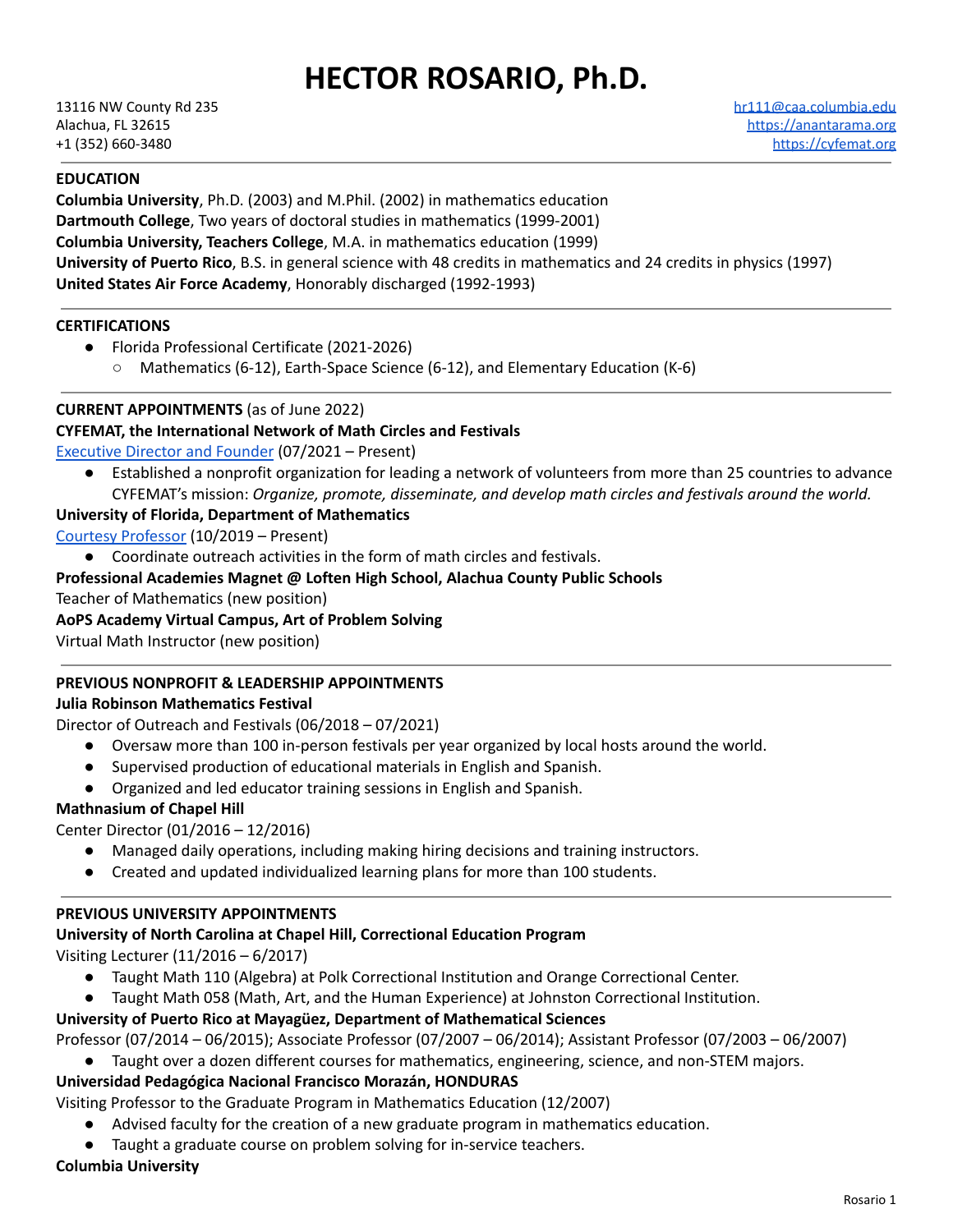Adjunct Instructor at the School of General Studies (01/2003 – 05/2003)

● Taught College Algebra.

Adjunct Instructor at Teachers College (01/2003 – 03/2003)

● Led and taught a study tour of 13 graduate students to Puerto Rico.

## **The City College of the City University of New York**

Instructor (09/2001 – 05/2002)

- Appointed jointly by the School of Education and the Department of Mathematics.
- Trained teachers of the second cohort of New York Teaching Fellows.

## **PREVIOUS K-12 TEACHING APPOINTMENTS**

#### **Eastside High School, Alachua County Public Schools**

Teacher of Science (12/2021 – 06/2022)

● Taught Environmental Science.

#### **Bhaktivedanta Academy of North America**

Teacher of Mathematics (part-time, 08/2019 – 07/2020)

● Taught Algebra I and Algebra 2 in IB Middle Years Programme.

#### **Alachua Learning Academy**

Teacher of Mathematics (part-time, 08/2019 – 07/2020)

● Taught Pre-Algebra.

# **South Gwinnett High School, Gwinnett County Public Schools**

Teacher of Mathematics (07/2017 – 05/2019)

● Taught AP Calculus AB and Precalculus.

## **North Carolina School of Science and Mathematics**

Instructor of Mathematics (08/2015 – 06/2016)

- Taught AP Calculus AB, Finite Applied Math, and Math 1.
- Created a problem-solving video series for NCSSM's YouTube channel.

## **Martin Luther King, Jr. High School, NYC Department of Education**

Teacher of Mathematics (09/1997 – 08/1999)

● Taught Integrated Math 1 and 2 in English and Spanish, and Introductory Law in Spanish.

#### **AWARDS/GRANTS**

- VELA Education Fund, Importing the Botetano Method into the US (12/2021)  $\circ$  \$10,000
- Rosenthal Prize for Innovation and Inspiration in Math Teaching (02/2019)
	- Awarded by the National Museum of Mathematics (MoMath) "to recognize and promote hands-on math teaching in the upper elementary and middle school classrooms."
	- First runner-up (\$5,000)
- Gwinnett Alliance for Gifted Education Hughes Award (04/2018)
	- Awarded "to any individual, club, business, corporation, or civic group who made an outstanding contribution to Gwinnett County Public Schools' gifted program."
- Rookie of the Month, South Gwinnett High School (09/2017)
- Eugene W. Hellmich Mathematics Fellowship (2001)
- New England Board of Higher Education Doctoral Scholarship (1999–2001)
- **National Defense Service Medal (1992)**

#### **SELECTED PUBLICATIONS**

## **BOOKS**

- *[Mathematical](https://www.worldscientific.com/worldscibooks/10.1142/11560) Outreach: Explorations in Social Justice around the Globe*. (2019). Hector Rosario (Ed.). World Scientific Publishing, Singapore
- *Math Makes Sense! A [Constructivist](https://www.worldscientific.com/worldscibooks/10.1142/p1056) Approach to the Teaching and Learning of Mathematics*. (2016). Ana H. Quintero and Héctor Rosario. Imperial College Press, London
- *[Mathematics](https://www.worldscientific.com/worldscibooks/10.1142/9112) and Its Teaching in the Southern Americas* with an introduction by Ubiratan D'Ambrosio. (2015). Héctor Rosario, Patrick Scott, & Bruce Vogeli (Eds.). World Scientific Publishing, Singapore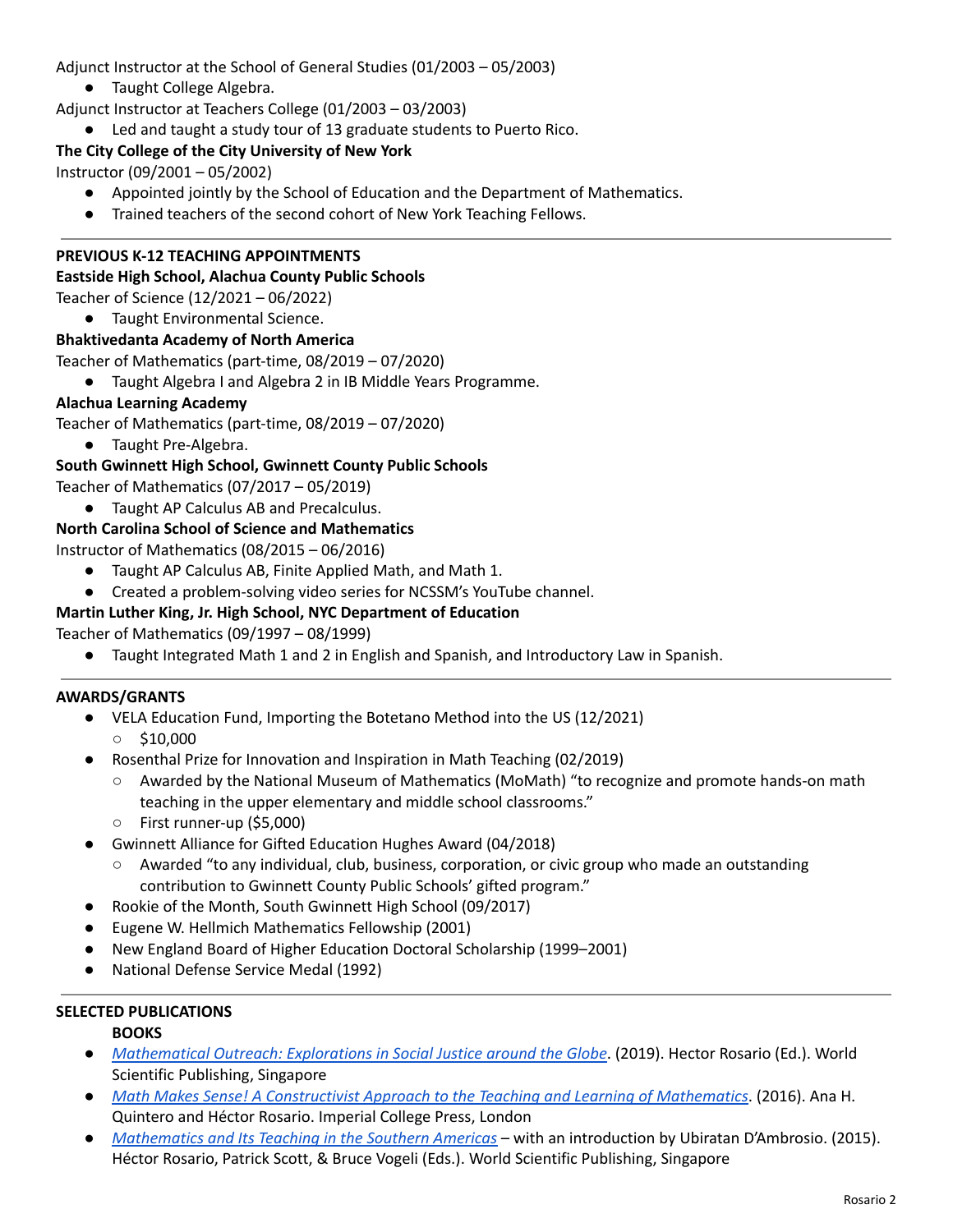## **BOOK CHAPTERS**

- Rosario, H. (2018). Kurt Gödel's Mathematical and Scientific Perspective of the Divine: A Rational Theology. In *Mathematics & Reality*. Kolkata, India: The Bhaktivedanta Institute (reprint)
- Rosario, H. (2015). Egalitarian Circles: From Gifted Programs to the General Classroom. In *In Honor of Professor Bruce Ramon Vogeli: Scholarship & Leadership in Mathematics Education*. Bedford, MA: COMAP
- Rosario, H., McGee, D., López, J., Quintero, A. H., & Hernández, O. (2015). Puerto Rico: The Forging of a National Identity in Mathematics Education. In *Mathematics and Its Teaching in the Southern Americas*. Singapore, Singapore: World Scientific Publishing

## **ARTICLES**

- *Pedagogical Notes on Problem Solving*, National Association for Gifted Children Creativity Network Newsletter, Fall 2017
- *Making Maths Make Sense*, Issue 6, Volume 3, Creative Teaching & Learning, July 2016 (with Ana H. Quintero)
- *Epistemology of the Exact Science(s): Mathematical Knowledge vis-à-vis Spiritual Knowledge*, Dialogue & Alliance, Inter Religious Federation for World Peace, Vol. 22, No. 1, Spring/Summer 2008
- A Critique of Monetary Educational Incentives for Elementary and Middle School Students in New York City Public *Schools*, with Jonathan Farley, Teachers College Record: The Voice of Scholarship in Education, May 15, 2008
- *Kurt Gödel's Mathematical and Scientific Perspective of the Divine: A Rational Theology*, The Digest, Volume 7 Issue 2, Metanexus Institute, February 2007
- *Simmons' Subliminal Channel*, The College Mathematics Journal, 35:3, May 2004

## **NEWS ARTICLES ABOUT MY WORK**

- *Despite Pandemic Julia Robinson Mathematics Festival Expands Around the World* in FOCUS, the newsmagazine of the Mathematical Association of America, R. Neiman, April/May 2021
- *The Math Circle is Back* in Chapel Hill News, H. Rosario, November 9, 2016
- *What the World Can Learn from Latin America* in the Huffington Post, C.W. Rubin, October 12, 2014
- *What Do Finland and Puerto Rico Have in Common?* in the Huffington Post, C.W. Rubin, November 14, 2014
- *Mujeres Boricuas al Frente en Ciencias y Matemáticas* in El Nuevo Día, José A. Delgado, December 2, 2014

## **CONFERENCE PAPERS**

- *Celebration of Mind*, Georgia Association for Gifted Children 38<sup>th</sup> Annual Convention, UGA Hotel and Conference Center, Athens, Georgia, March 5, 2018
- Keynote Lecture: *Emulating Hilbert and Schrödinger: Three Problems for the 21 st Century*, 8 thAll India Students' Conference on Science and the Spiritual Quest, Varanasi, INDIA, February 1, 2014
- Keynote Lecture: *Círculos Matemáticos*, Primer Coloquio sobre Matemática Educativa y Aplicaciones "Maestro Remigio Valdés Gámez," Universidad Autónoma de Coahuila, Saltillo, MEXICO, January 27, 2014
- *Puerto Rico Math Circle: Explorations in Gifted Education*, International Symposium on the Education of Mathematically Talented Students, Future Road Teachers College, Shanghai, CHINA, July 17, 2013
- *From Math Circles to Math Classrooms: An Egalitarian Approach*, SIDIM XXVIII, Universidad Metropolitana, San Juan, PUERTO RICO, March 1, 2013
- Keynote Lecture: *Epistemology of the Exact Science(s): Mathematical Knowledge vis-à-vis Spiritual Knowledge*, 4 th All India Students' Conference on Science and the Spiritual Quest, Tiruchirappalli, Tamil Nadu, INDIA, December 27-29, 2008
- *Mathematical Minds in Action: Identifying and Nurturing Talent*, 11 th International Conference on Mathematical Education (ICME 11), Monterrey, MEXICO, July 6-13, 2008
- *Puzzles and Proofs: From Informal to Formal Arguments*, 11 th International Conference on Mathematical Education (ICME 11), Monterrey, MEXICO, July 6-13, 2008
- *Vaishnava Ontological Argument*, 3<sup>rd</sup> All India Students' Conference on Science and the Spiritual Quest, Tirupati, INDIA, December 22-23, 2007
- *Toward a New Ontological Argument: The Existence of the Soul vis-à-vis The Existence of God*, Convergence of Science and Spirituality Conference, Iliff School of Theology, Denver, Colorado, USA, September 29, 2007
- *Kurt Gödel's Mathematical Perspective of the Divine: A Rational Theology, 2<sup>nd</sup> All India Students' Conference on*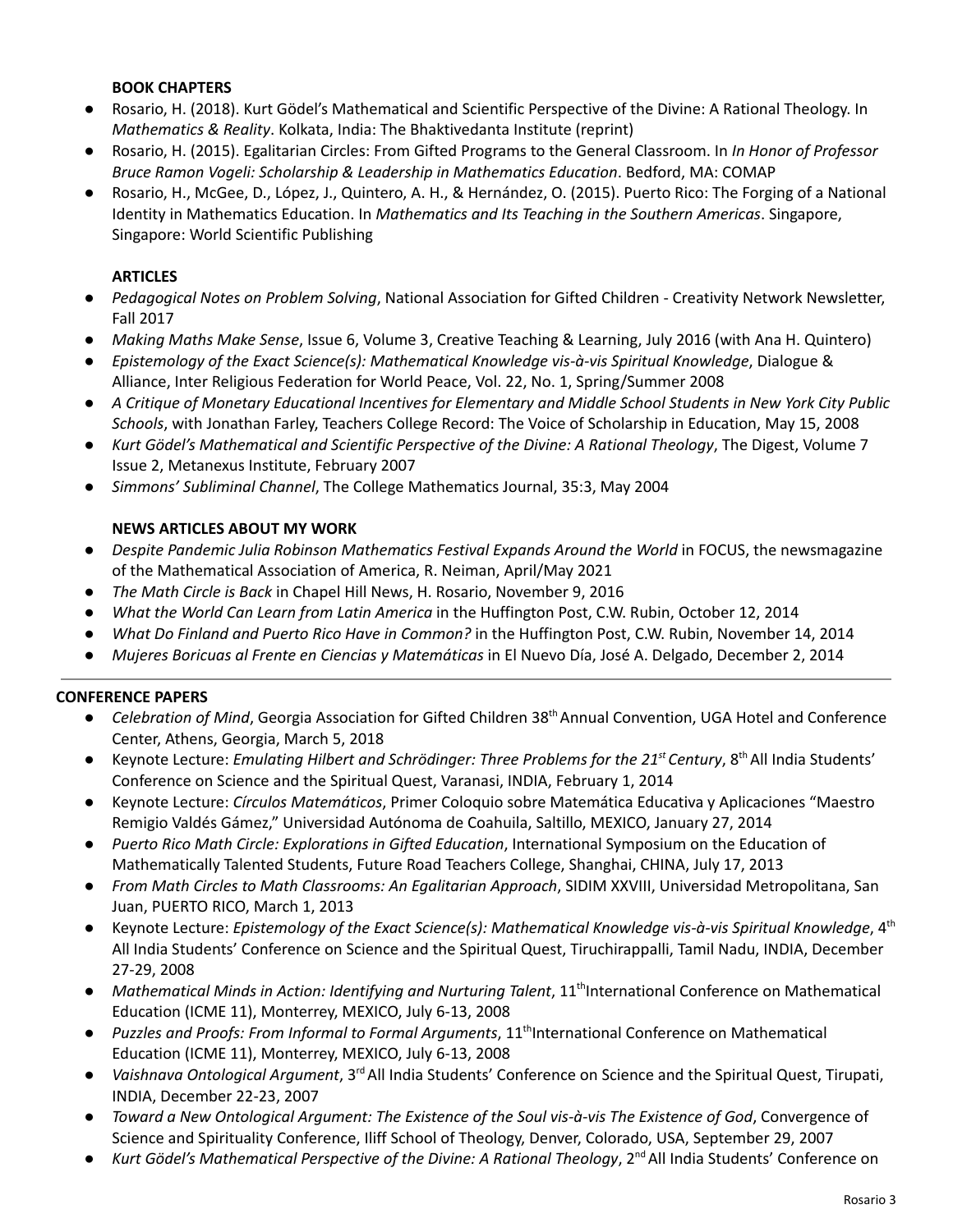#### **SELECTED PRESENTATIONS and WORKSHOPS**

- *El juego en la resolución de problemas*, Secretaría Nacional de Ciencia, Tecnología e Innovación, PANAMÁ, April 22, 2022
- *El juego en el desarrollo de habilidades básicas*, V Encuentro REFIMEG, GUATEMALA, March 13, 2022
- *El enfoque pedagógico de los festivales matemáticos*, EIME 24, MÉXICO, December 9, 2021
- *Matemáticas: Su divulgación y su didáctica*, 54 Congreso Nacional de la Sociedad Mexicana de Matemáticas, MÉXICO, October 21, 2021
- *El enfoque pedagógico de los círculos y festivales matemáticos*, X COME 2021, HONDURAS, August 10, 2021
- *Del juego al análisis matemático: Transiciones imperceptibles en el enfoque pedagógico de los círculos y festivales matemáticos*, XXII Congreso Boliviano de Matemática, BOLIVIA, August 9-11, 2021
- International Mathematics Festival: A Fun and Collaborative Event for Students to Discover "Why" and "What If", ICME 14, CHINA, July 14, 2021
- *Métodos didácticos del Círculo Matemático y el Festival Matemático*, RELME 34, GUATEMALA, June 30 & July 2, 2021
- *Círculos y Festivales Matemáticos*, RELME 34, GUATEMALA, June 29 & July 1, 2021
- *Ontological and Cosmological Arguments in the Realm of Mathematical*, Center for Foundations of Science and Consciousness, Bhaktivedanta Institute Bhubaneswar, INDIA, September 26, 2020
- *Mathematical Outreach*, Talk Math with Your Friends, University of South Alabama, July 30, 2020
- *JRMF Maze Mats*, Orlando Math Teachers' Circle, Rollins College, February 1, 2020
- *Frogs and Toads and JRMF*, Orlando Math Teachers' Circle, Rollins College, August 17, 2019
- *Fold and Cut Challenge*, MOVES 2019, CUNY Graduate Center, August 6, 2019
- *Problem Solving and JRMF*, Mathus Academy, August 12, 2018
- *Squares Galore*, Intown Atlanta Math Teachers' Circle, Emory University, June 5, 2018
- *Conjecture and Proof: Nurturing Creativity in the K-12 Classroom*, Triangle Math Teachers' Circle, North Carolina State University, February 10, 2018
- *Problem-Solving the Math Circle Way*, workshop for graduate students and faculty, Florida State University, December 14, 2016
- *Frogs and Toads*, workshop for elementary and middle school students from the Tallahassee Math Circle, Calvary Orthodox Presbyterian Church, December 13, 2016
- *Mathematics and Its Teaching in the Muslim World*, Panelist, Teachers College Columbia University, October 10, 2016
- *Do You Think Like a Mathematician?*, Hispanic Educational Summit, NCSU, March 11, 2016
- *Mathematics and Its Teaching in the Southern Americas*, book presentations, UPR Río Piedras, April 15, 2015; UPR Carolina, November 7, 2014; UPR Mayagüez, November 4, 2014
- *The Decades Ahead*, Columbus Day Symposium: Mathematics Education in Latin America, Teachers College Columbia University, New York, October 13, 2014
- *Math Circle Workshops*, Primer Coloquio sobre Matemática Educativa y Aplicaciones "Maestro Remigio Valdés Gámez," Universidad Autónoma de Coahuila, Saltillo, MEXICO, January 27-28, 2014
- *Mathematics and Spirituality*, Center for Interdisciplinary Mathematical Sciences, Banaras Hindu University, Varanasi, INDIA, February 4, 2014
- *Mathematical Puzzles: An Egalitarian Approach*, City College, City University of New York, May 22, 2012
- *Mathematical Puzzles: Liberating Remedial Instruction*, John Jay College of Criminal Justice, City University of New York, March 13, 2012
- *The History of Mathematics as a Didactic Tool*, UPR at Mayagüez, October 18, 2003
- *Special Secondary Schools: An International Panorama*, UPR at Mayagüez, September 25, 2003
- *Beautiful Minds Need Able Beholders – Preparing Middle School Teachers to Identify and Nurture Mathematical Talent*, City College, City University of New York, February 12, 2002

#### **OUTREACH and SERVICE to the PROFESSION**

- UF Math Circle, Co-Founder (January 2020–May 2020; potentially restarting in fall 2022)
- Alachua Math Circle, Founder, (October 2019–May 2020)